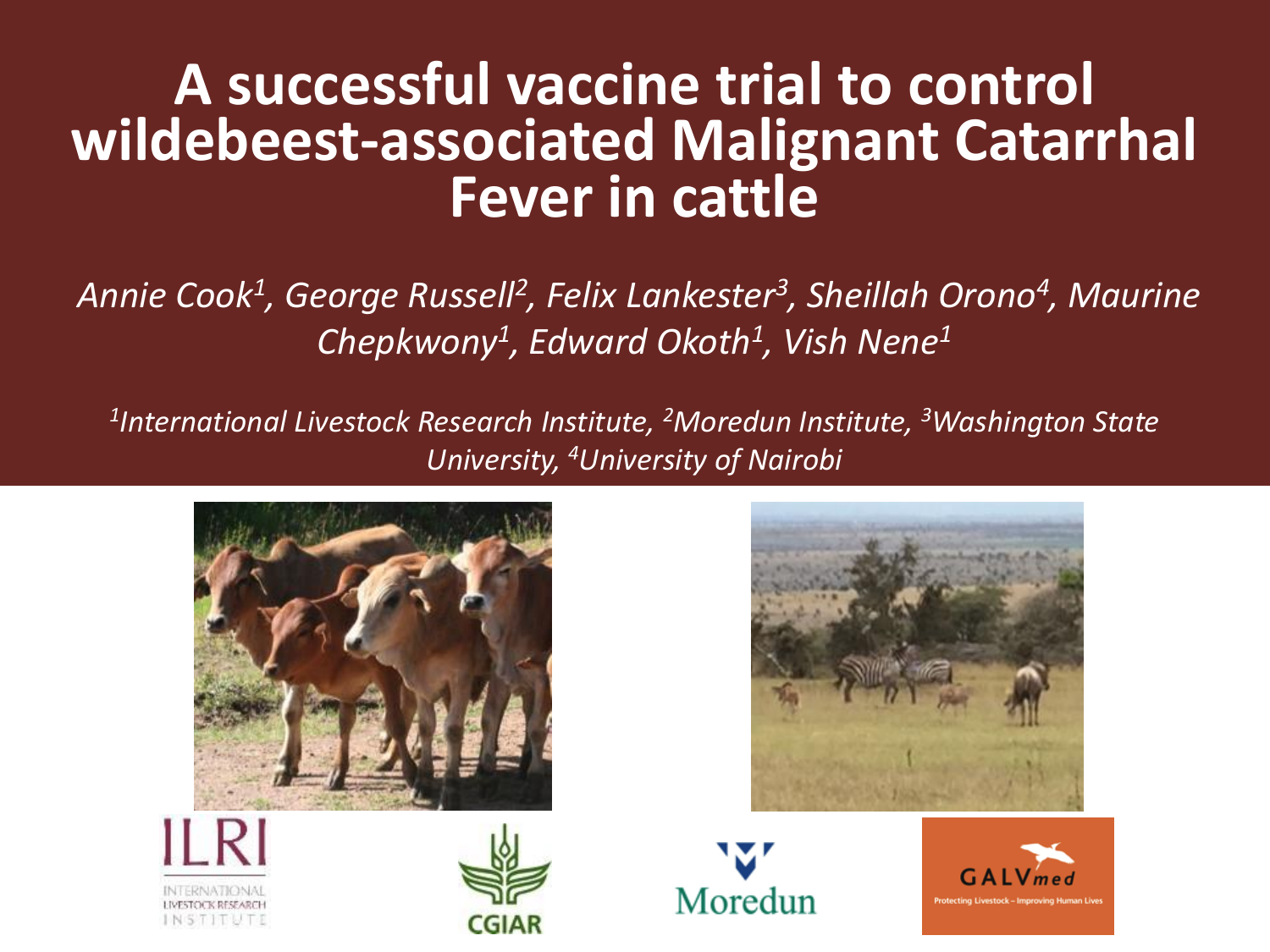### Background – Malignant catarrhal fever (MCF)

- Alcelaphine herpesvirus -1
- Carriers wildebeest
- Risk period wildebeest calving
- 100% cattle mortality
- No treatment
- Control avoidance, migration, removal

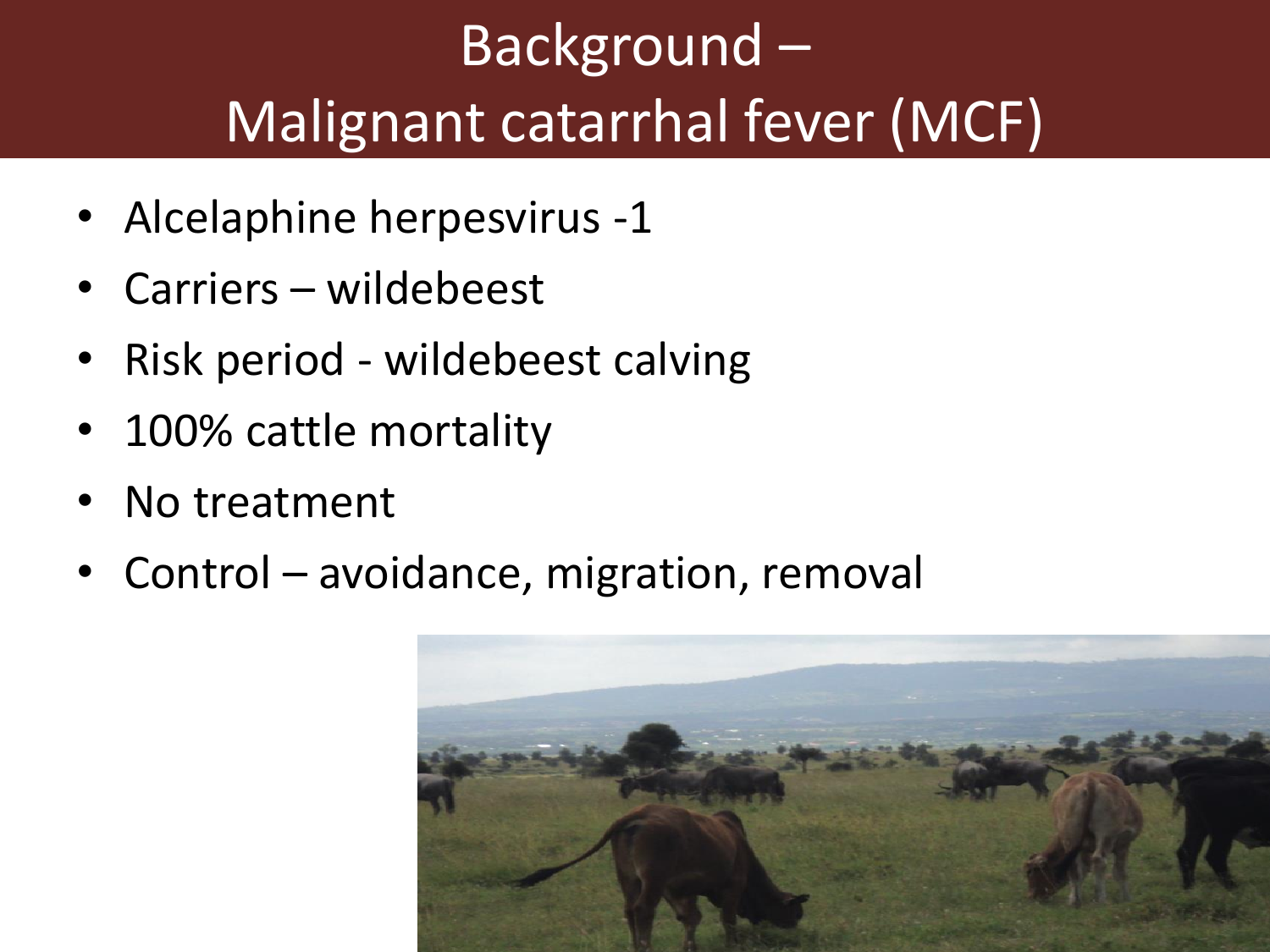# Background - Vaccine

- Attenuated live virus (AIHV C500) – Moredun Research Institute, Scotland
- First field trials Tanzania (2011-2012)
	- 2 x randomised placebo blind trial (100)
	- 58% efficacy for control of clinical MCF
	- No estimation for controlling mortality

Lankester et al (2016) Vaccine http://dx.doi.org/10.1016/j.vaccine.2015.12.009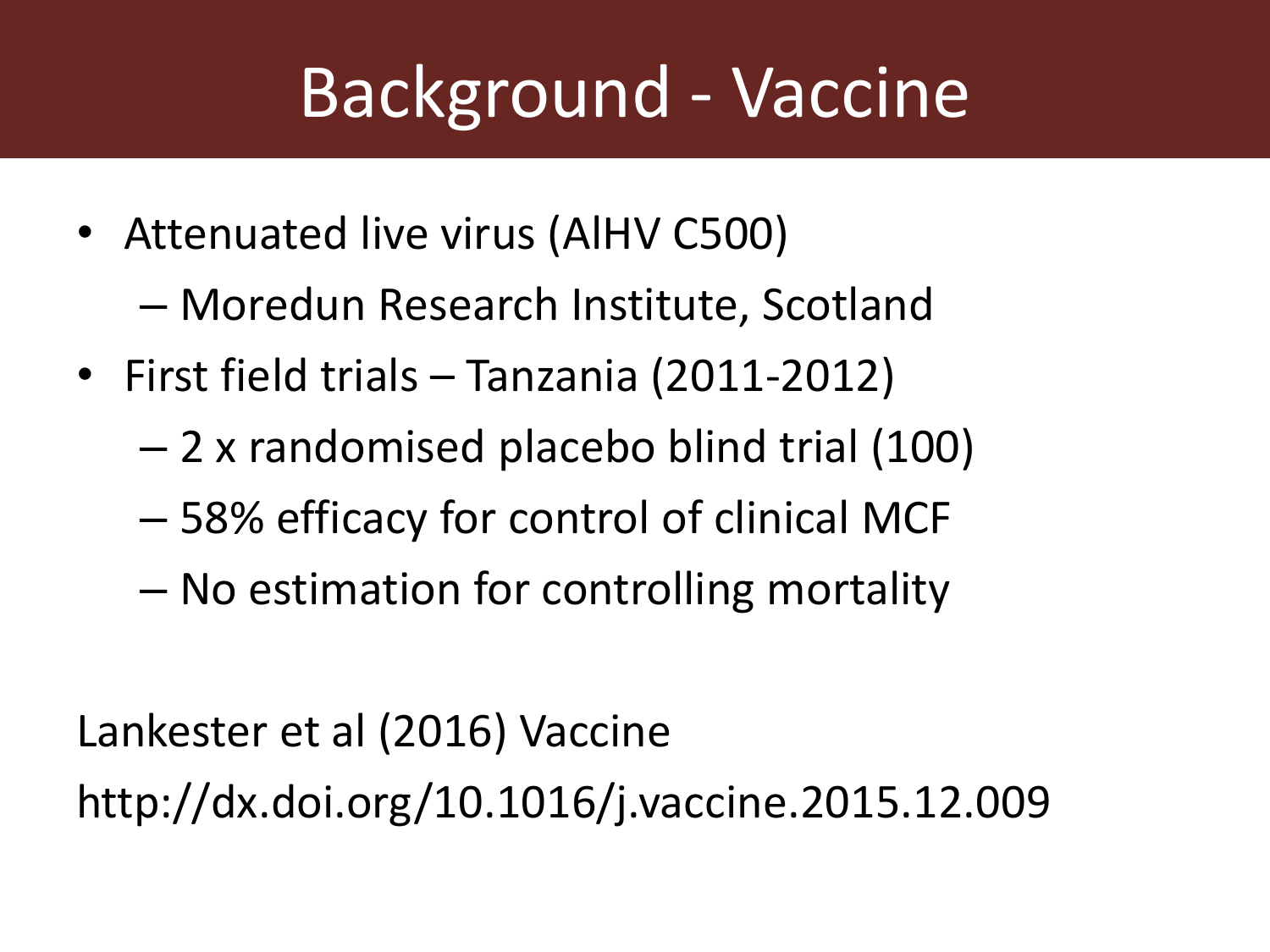## Background - Study site

- Kapiti Plains Ranch
- 33000 acres
- 2000-2500 cattle
- Wildebeest, hartebeest, zebra, giraffe, gazelles, lions, hyenas, leopards, cheetahs

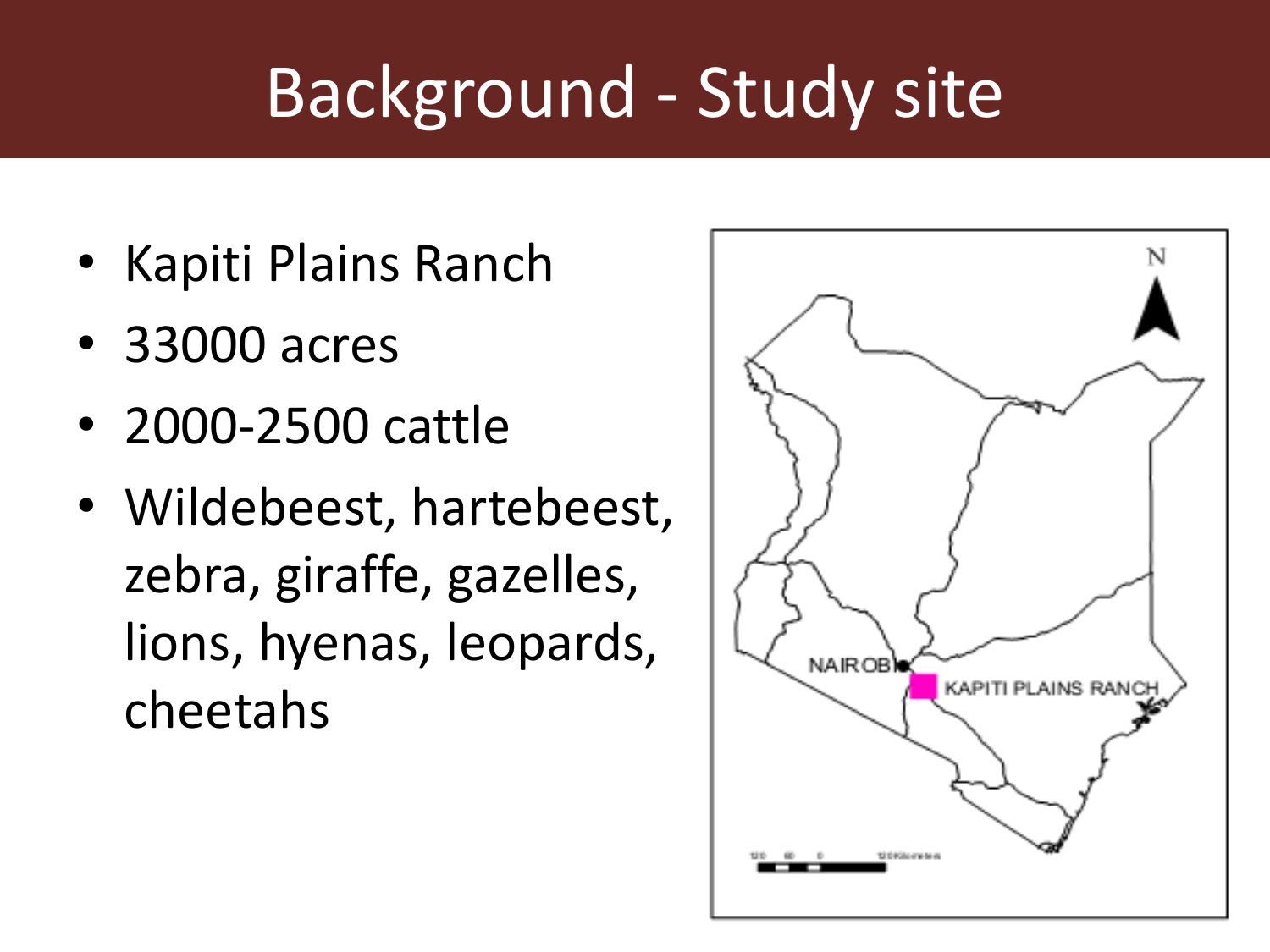### MCF at Kapiti 2014-2017

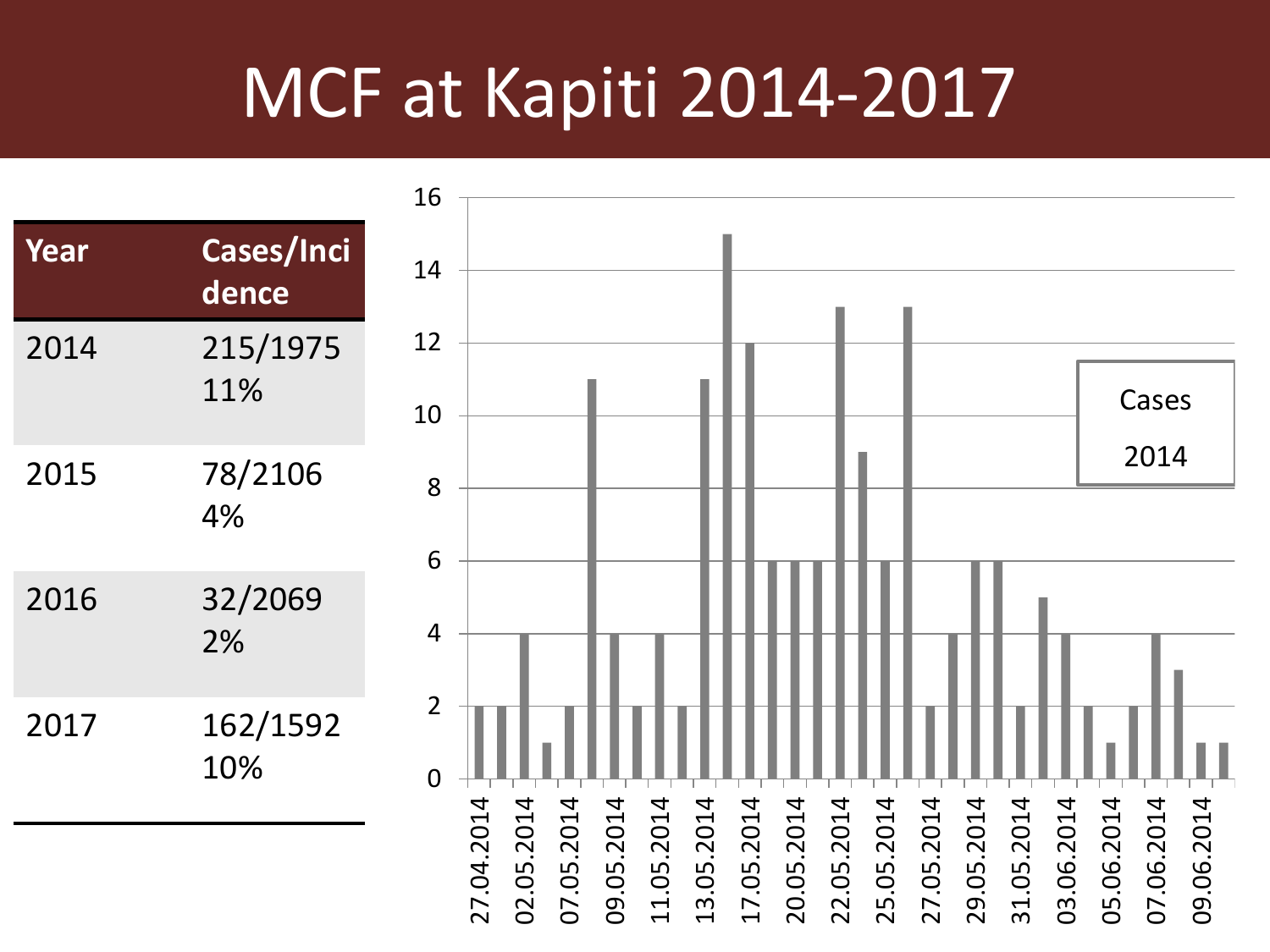## Vaccine trial - Methods

#### January-August 2016

- Randomised placebo blind
- 146 animals
- Attenuated live virus (AlHV C500) + Emulsigen
- 2 doses day 0 and 28
- Vaccine reactions
- Grazed with wildebeest from March 2016 (day 56)

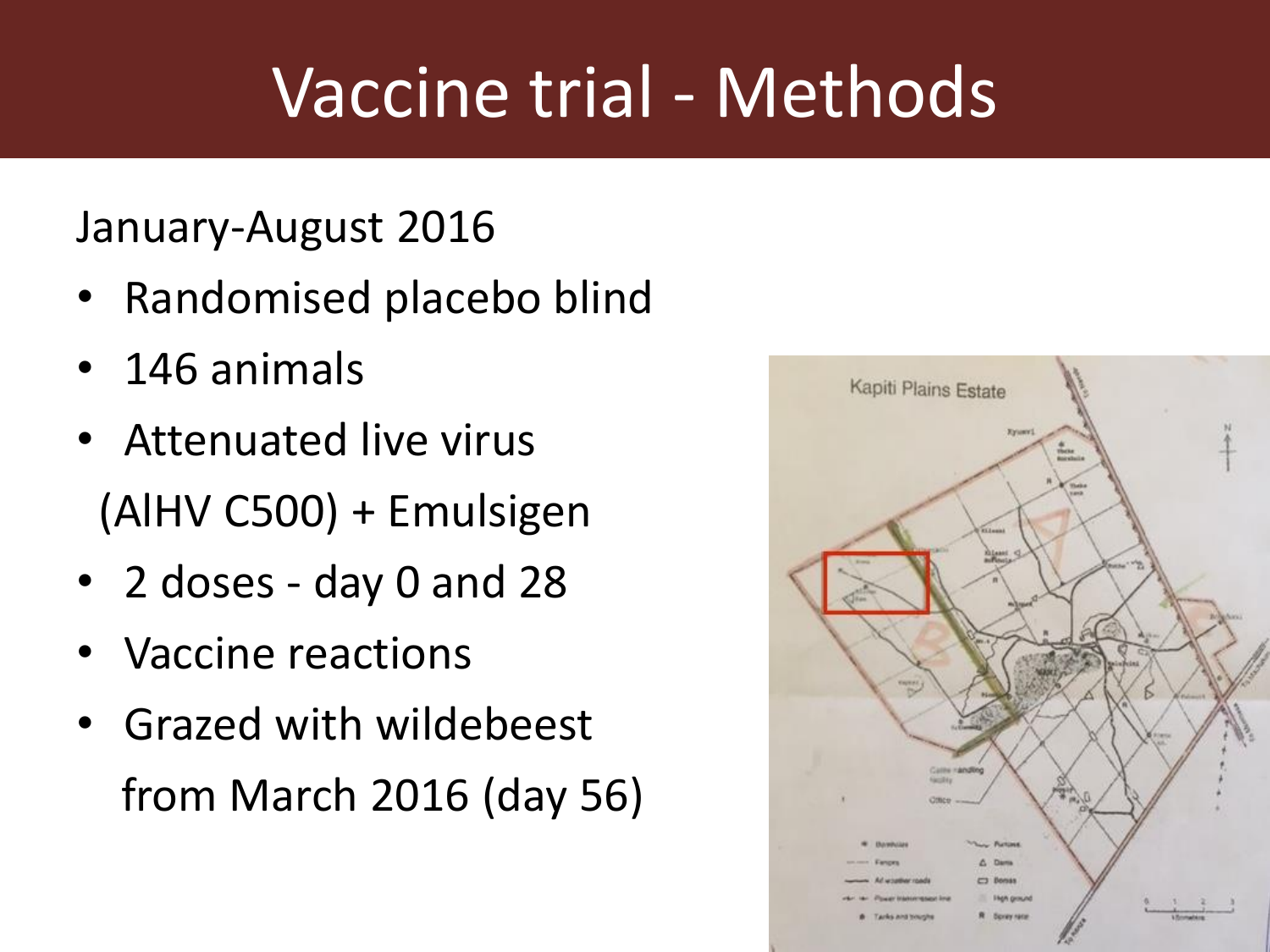# Vaccine trial – Case definition

- Clinical signs assessed daily
- Temperature every 2 days
- Sampling every 2 weeks (whole blood, serum)
- Terminal samples (blood, serum, tissues)
- Indirect ELISA
- Nested PCR
- Histopathology



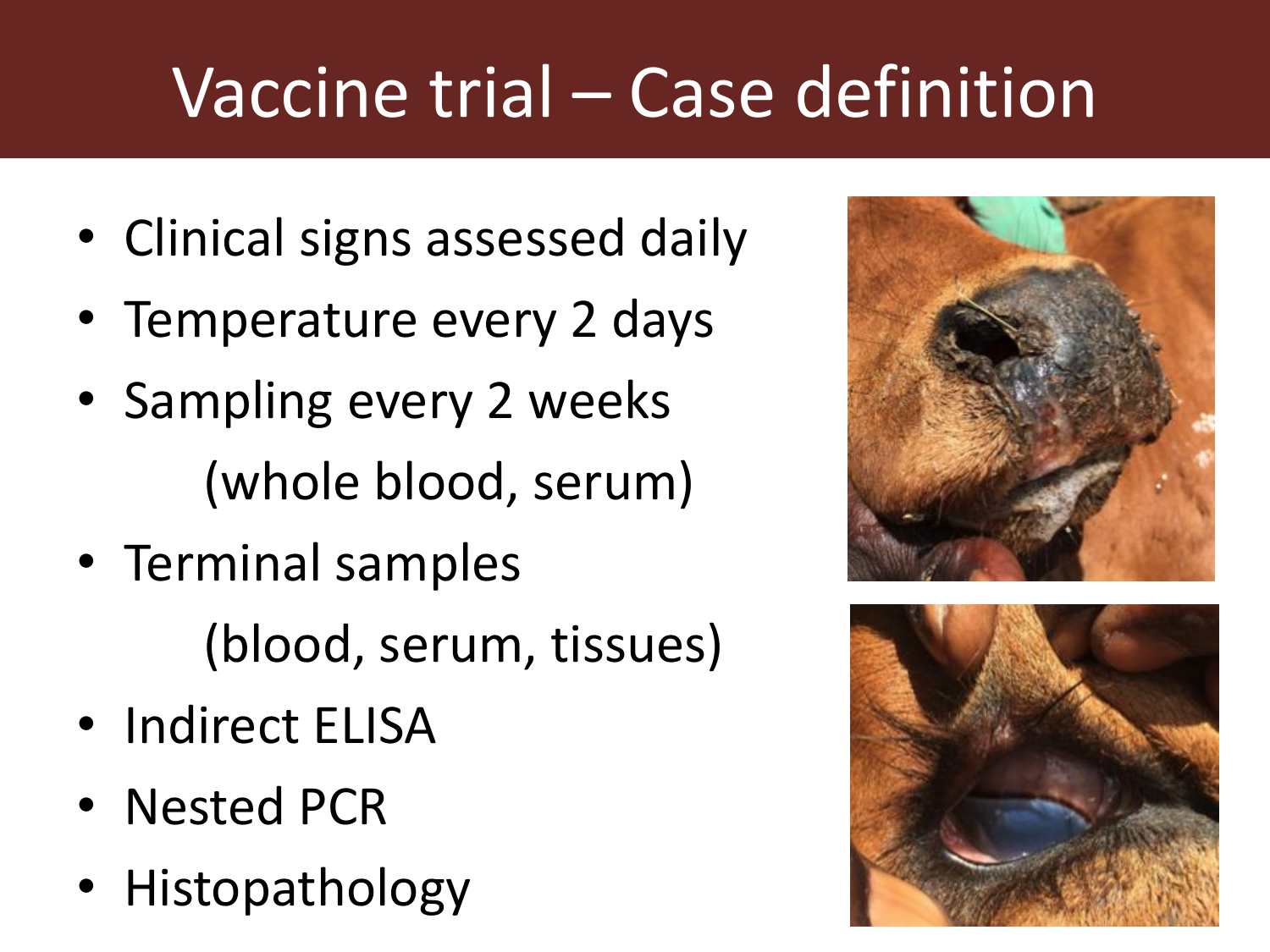### Results – outbreak

**Cases 2016**



**Days post challenge**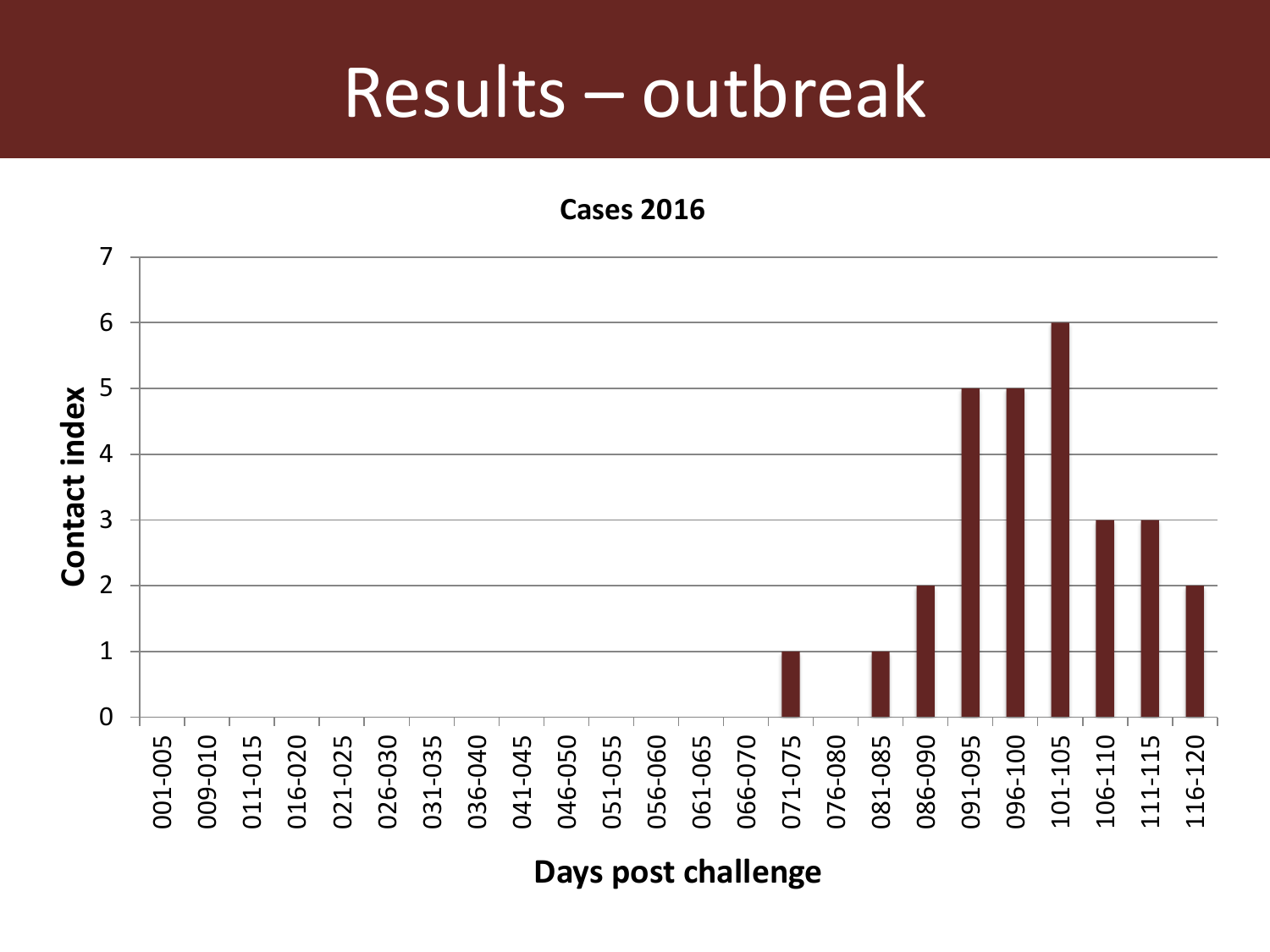## Results – Vaccine trial

- 21/72 cases in placebo group (29.2%; 95%CI 19.9-40.7%)
- 4/71 cases in vaccinated group (5.6%; 95%CI 2.3-13.6%)
- Vaccine efficacy 80.8% (95%CI 78.0-83.6%)

Challenges

- Low numbers of wildebeest
- Predation of study animals